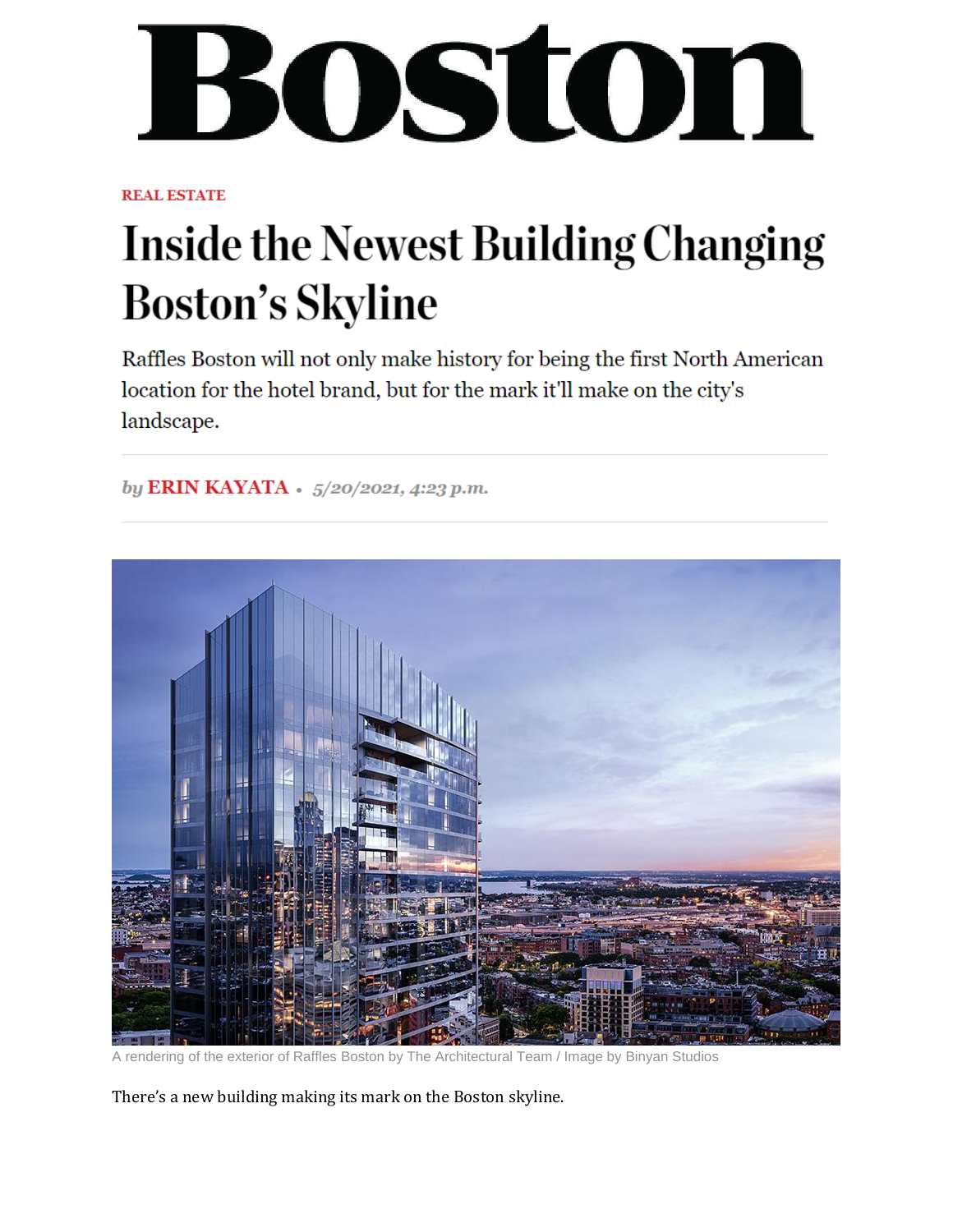International luxury hotel brand Raffles stands poised to open its first North American location in fall 2022. In addition to offering 147 hotel rooms, the 35-story building will also offer 146 residential units, which will go on sale starting in June. The hotel chain, whose parent company is the French hospitality group Accor, is well-known around the globe for its luxury offerings in farflung locations like Singapore and Bali. And while they may be a chain, their designs are anything but: each building is carefully crafted to represent the unique flavor of where they're located. Now Raffles has opted to make the Bay State its choice for its first footprint in North America, creating a high-end spot that's unique to Boston.

One to three-bedroom condos comprise the 21st-33rd floors of the building, along with seven penthouses on the 34th and 35th floors. There are also pied-a-terre homes on the 15th and 16th levels. Residents living in the pied-a-terre units will get the added perk of being able to swap units at other Raffles and Accor properties across the globe.

Those living at Raffles will also be privy to a number of amenities: residents can access a garden space for a Singaporean-inspired tea experience, a library, a terrace, a sports lounge, a tasting kitchen/wine lounge, a private dining room for entertaining, and a pet spa/indoor dog run. They will also have access to hotel amenities including six eateries, a gym, a spa, a variety of meeting spaces, and an indoor pool.

If you're living in Boston and want to get a peek without the price tag, the building also has a Sky Lobby spanning the 17th, 18th, and 19th floors. With a three story grand spiral staircase and four more dining venues, the expansive space offers a place for residents and guests to mingle with locals while overlooking Back Bay and the Charles.

"What we've tried to do philosophically is create the sense of a neighborhood inside this building," said Gary Saunders, chairman of Saunders Hotel Group. The Saunders Hotel Group, along with private investment firm Cain International (led by Jonathan Goldstein) and real estate development firm The Noannet Group, make up Trinity Stuart Development, which served as the development firm for the project.

Just as notable as the luxury of the building, though, is the impact it will have on the city's skyline. Trinity Stuart Development, got air rights over the neighboring University Club, which allowed The Architectural Team, the architecture firm behind the project, to expand the building by 27 floors. But this also meant going up against their other neighbor, the John Hancock Tower, which is New England's tallest building at 62 stories and 790 feet tall.

At over 400 feet tall, Raffles Boston will not be one of the tallest towers in the city—the Prudential Center and the Four Seasons Hotel on Dalton Street all have about 300 feet on it—but it will be notable given its spot next to the Hancock and the fact that few buildings in Boston are allowed to tower quite so high due to the city's zoning regulations. And the builders were very aware of the responsibility of crafting a building that could hold its own next to one of the city's most famous.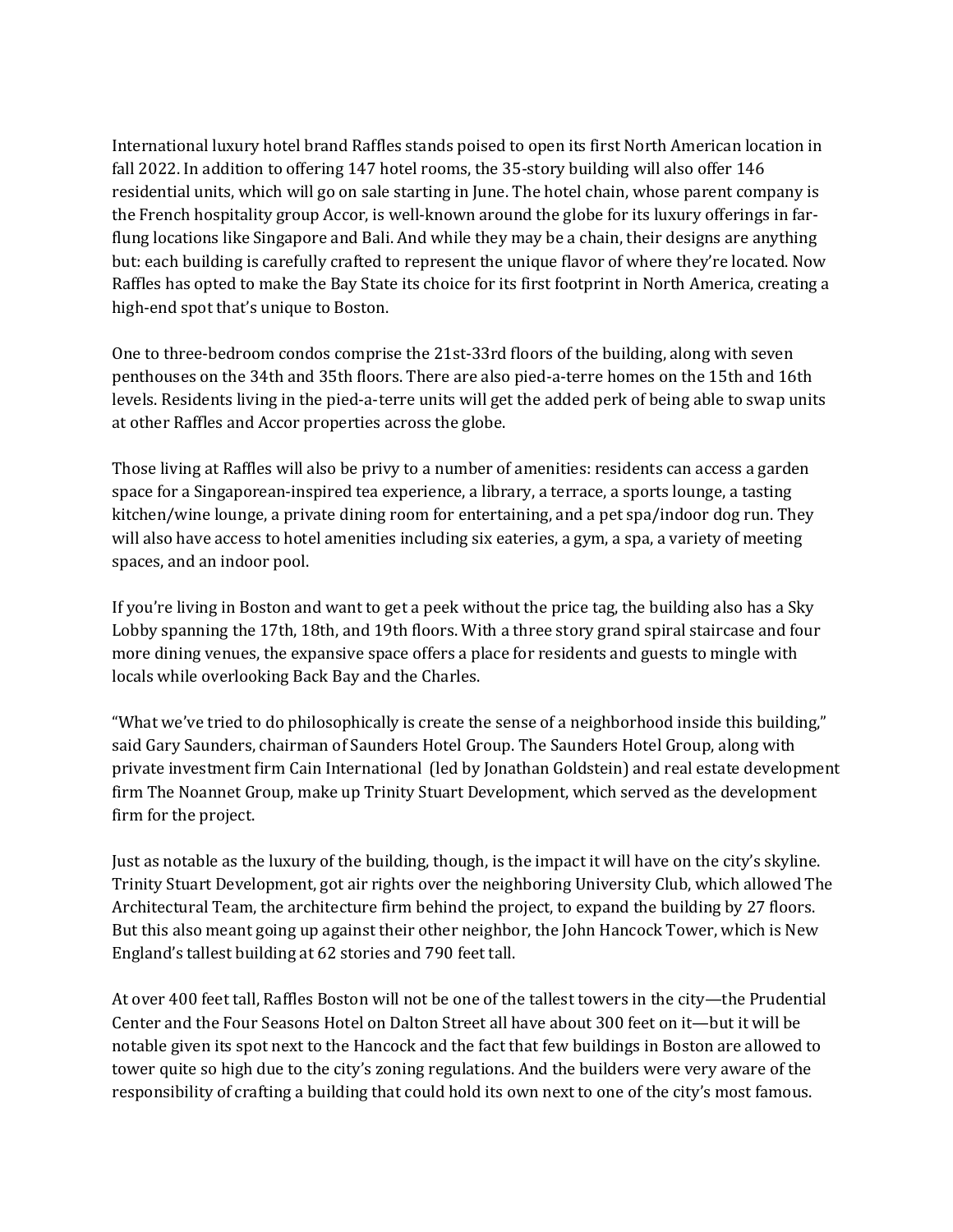"[The Hancock Tower is] a very iconic shape and easily recognizable," Saunders said. "We have done something that both complements and contrasts that building in terms of the shape, style, color, and reflectivity. We spent a lot of time making sure it was exactly what we wanted."

Jordan Warshaw, president of The Noannet Group, said a lot of discussion went into how to make Raffles stand out next to the Hancock. There was an architectural competition held with blind entries for design ideas, but all were rejected. Instead, the group ended up combining elements from three different designs to create a building that would contrast its neighbor.

"It's a difficult place to do a high rise building, because you are directly adjacent to Boston's largest building and probably its most distinctive tower," Warshaw said. "That tower is double the height of the others that surround it and it's an angular plinth of a scape, a big straight building going up into the sky…What developed out of that competition was graceful curves of the building to really make it stand out from the shape of the Hancock. The Hancock is all about straight lines and angles and we're this curving shape with almost overlapping geometric structures with different perspectives on it from each side of the building."

For their first North American location, Warshaw said Raffles' team was drawn to Back Bay based on its location near shops, dining, and transit, as well as its history.

"They pounced," Warshaw said. "They thought if they're going to get started in North America, what better place than a neighborhood that captures what Raffles is all about, which is a blend of historic and modern."

Unlike other brands, whose hotel styles stay consistent from city to city, each Raffles location reflects the aesthetic of its location. In Raffles Boston, residents will find an emerald green, cobalt blue, and pale gray color palette, a nod to the Emerald Necklace. Opalescent glass, walnut woods, and cognac leathers around the building are an homage to Back Bay's famous brownstones.

"From a residential landscape standpoint, Raffles is unpretentious, but people know they're in a special space," Warshaw said. "We don't throw around the l-word [luxury]. We have a comfortable, intimate, warm space for people to live. Bostonians are not flashy people. If you're ready to move out of an empty nest or are two spouses living downtown and want to live in a beautiful place and you don't want to be pretentious and stuffy…that's what this offers."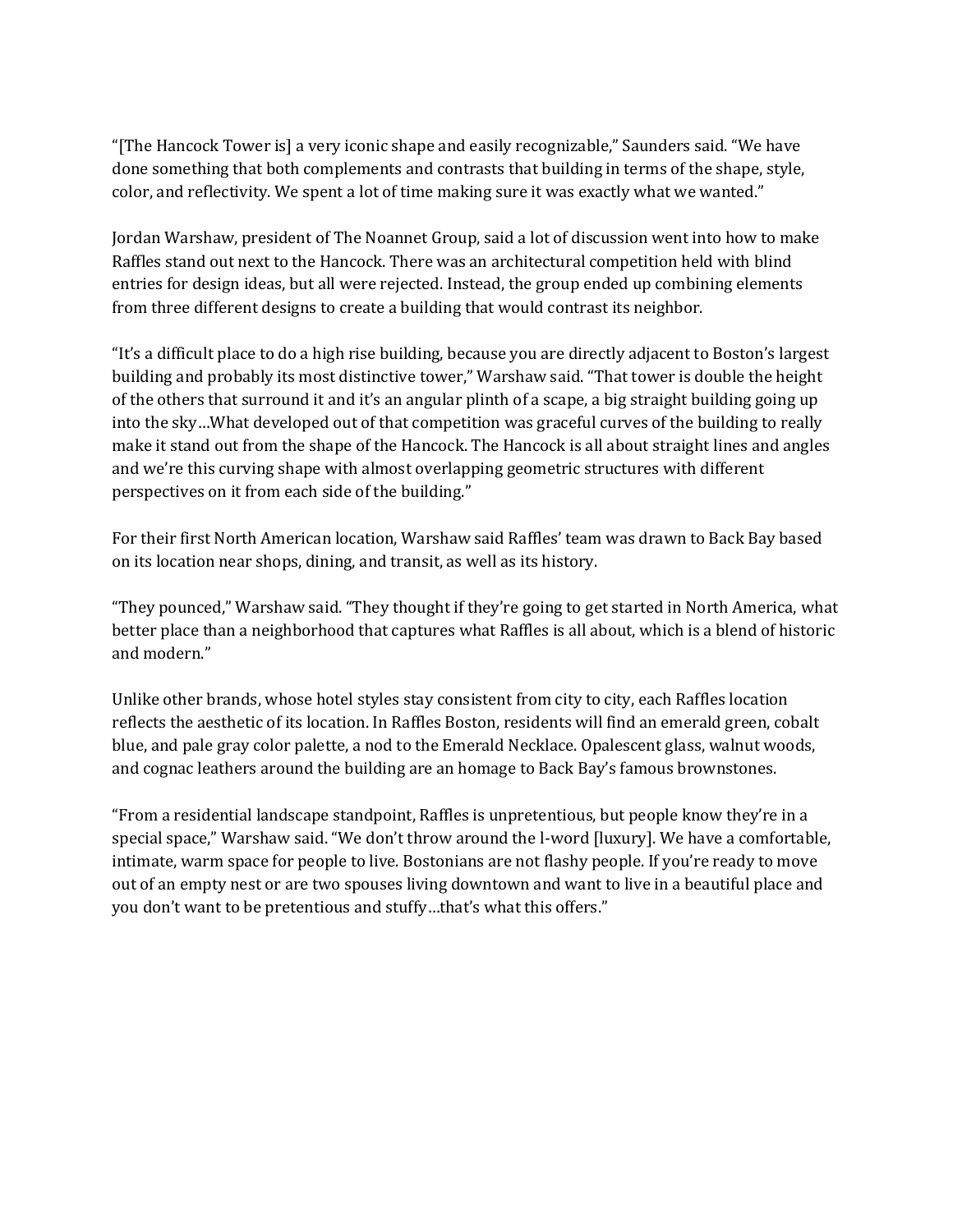

A rendering of the street level exterior of Raffles Boston by The Architectural Team / Image by Binyan Studios



A rendering of a balcony at Raffles Boston by The Architectural Team / Images by Binyan Studios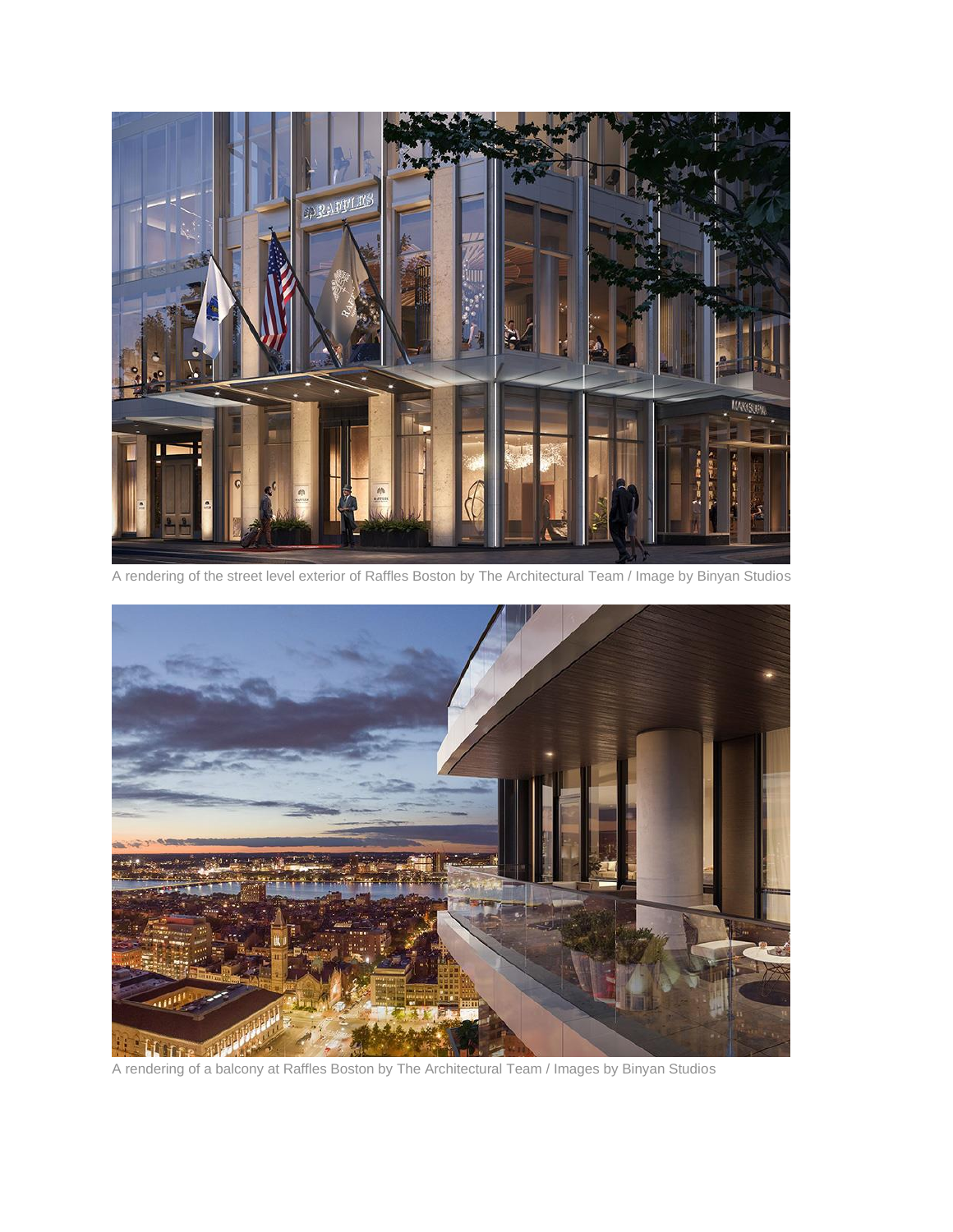

A rendering of the 20-meter indoor pool in Raffles Boston by the Rockwell Group / Images by Binyan Studio



A rendering of fine dining in the Sky Lobby at Raffles Boston / Image by Stonehill Taylor